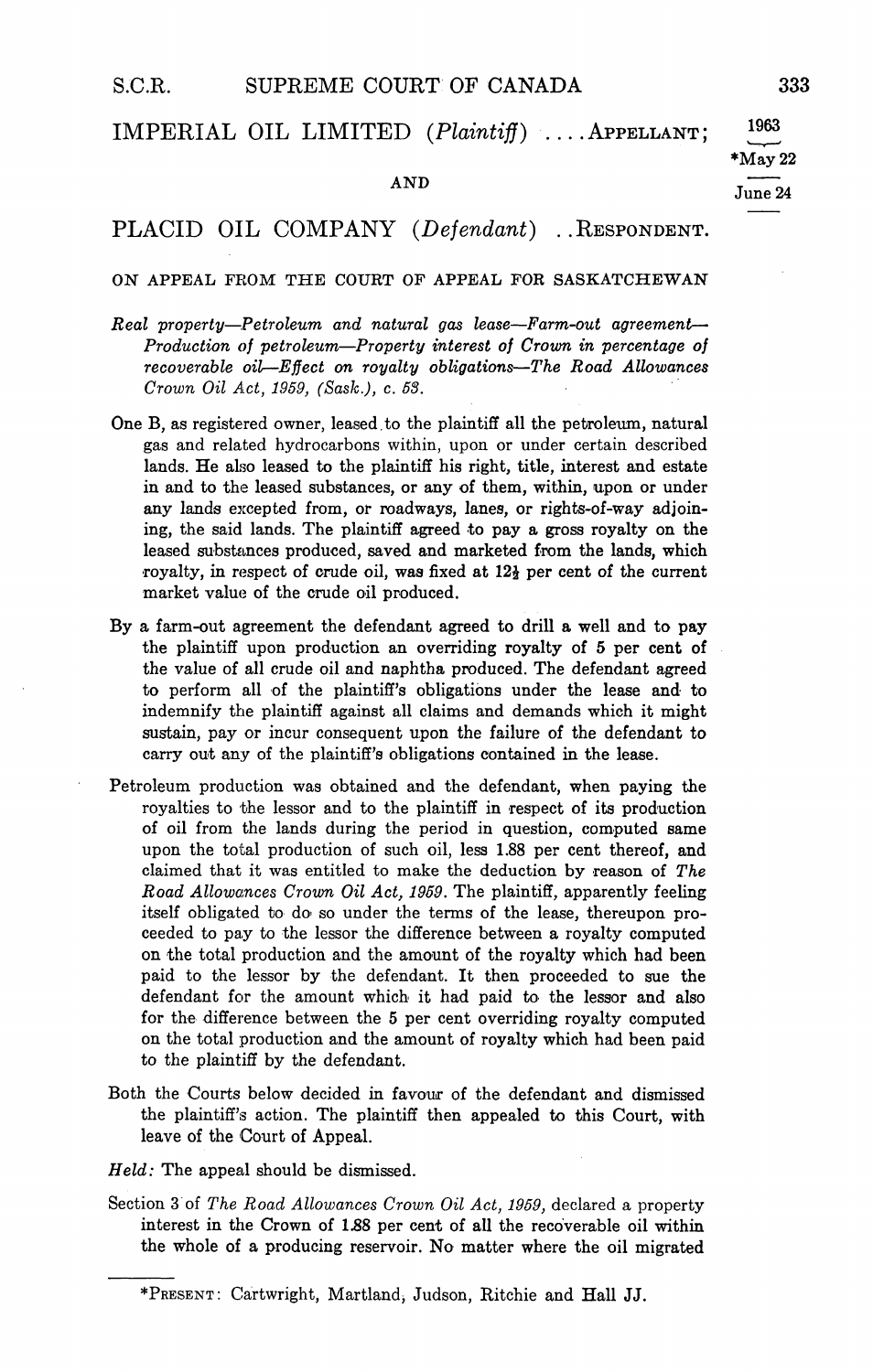[1963]

1963 the Crown's interest remained in it and, on production, the property IMPERIAL interest still remained. After the Act had provided for the payment OIL LTD. to the Crown of 1 per cent of the value of all oil produced, or for the delivery of that percentage in kind in lieu of payment, s. 6 then  $v.$  delivery of that percentage in kind in lieu of payment, s. 6 then<br>PLACID OIL provided that the owner might retain and dispose of "oil declared by<br>Co. section 3 to be the property of the Crown" to the extent of .88 per cent of the oil produced. This was a clear indication that the declaration contained in s. 3 was as to the ownership of oil produced from a reservoir and that of the 1.88 per cent thereof belonging to the Crown the owner, after paying for or delivering 1 per cent to the Crown, would be free to dispose of the remaining portion of the Crown interest for his own benefit. It followed that the defendant could not be compelled to pay royalty, under the provisions of the lease or the farm-out agreement, upon all the oil produced from the lands, because of that oil, 1.88 per cent was the property of the Crown

> So far as the lease was concerned, the obligation to pay royalty was upon the leased substances owned by the lessor and leased and granted by him to the lessee The lessee could not be compelled to pay royalty upon oil which did not belong to the lessor Similarly the defendant could not be obligated to pay royalty to the plaintiff, under the farmout agreement, on that portion of the oil which it produced, not by virtue of rights conferred upon it by the lease, but pursuant to the provisions of the Act

> APPEAL from a judgment of the Court of Appeal for Saskatchewan<sup>1</sup>, affirming a judgment of Brownridge J. Appeal dismissed

> J. Lorn McDougall, Q.C., and D. E. Lewis, Q.C., for the plaintiff, appellant.

L. Harris  $McDonald$ , for the defendant, respondent.

The judgment of the Court was delivered by

MARTLAND  $J$ .:—The issue in this case involves the determination of the purpose and meaning of The Road Allowances Crown Oil Act, 1959,  $(Sask.)$ , c. 53, which came into force on April 1 of that year and which is hereinafter referred to as "the Act".

The appellant is the lessee under the provisions of a petroleum and natural gas lease, dated April 23, 1949, from Emile Boutin, as lessor, in respect of the North Half of Section 15, Township 6, Range 1, West of the Second Meridian, in the Province of Saskatchewan, hereinafter referred to as "the lands". The lessor, as registered owner, or entitled to become registered owner, of the petroleum,

 $1(1962)$ , 40 W.W.R. 412, 36 D.L.R. (2d) 122.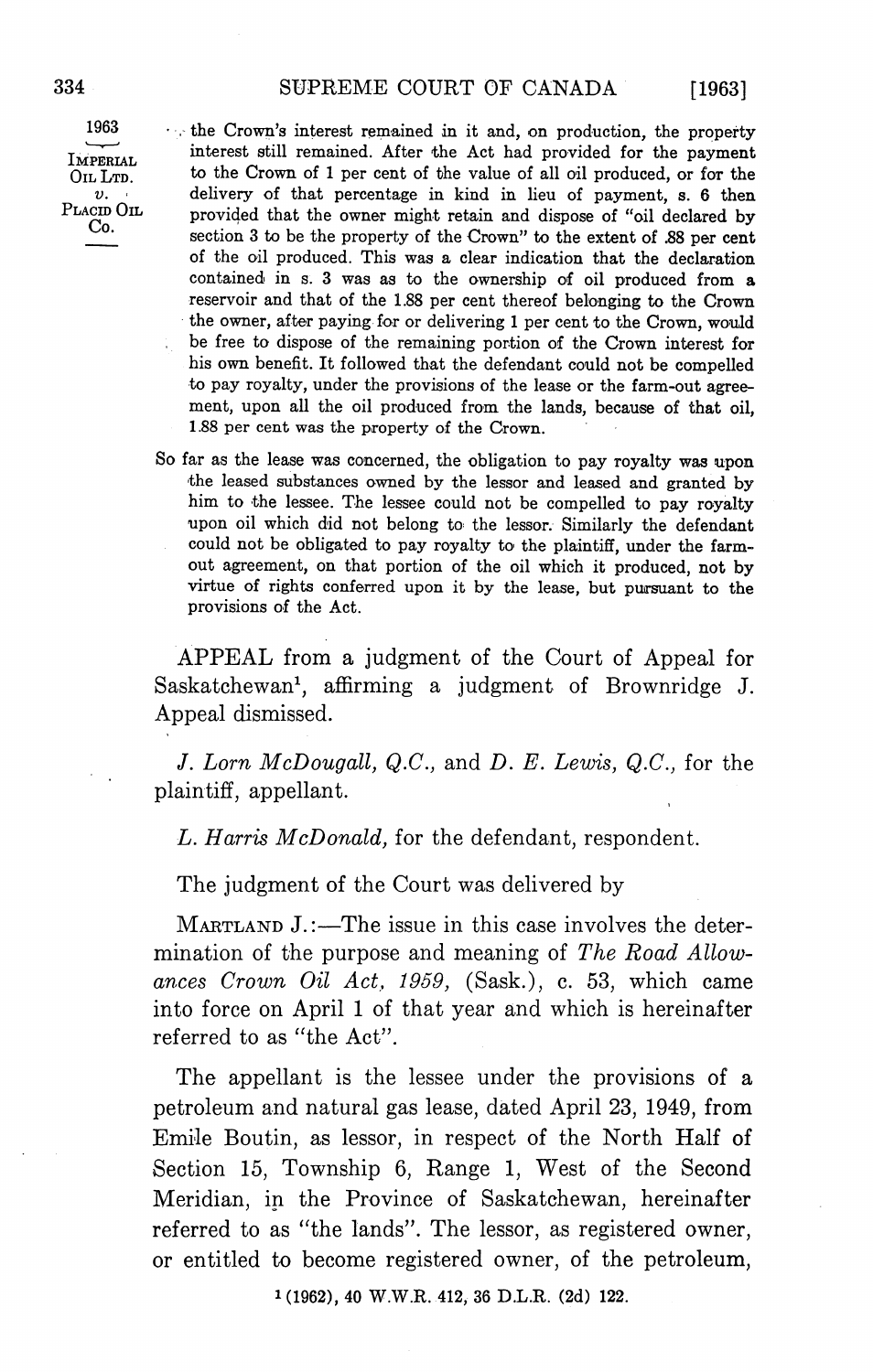natural gas and all related hydrocarbons within, upon or under the lands, granted and leased to the appellant all petroleum, natural gas and related hydrocarbons, except coal and valuable stone, which were referred to in the lease as and valuable stone, which were referred to in the lease as  $\frac{C_0}{C_0}$ .<br>the "leased substances", within, upon or under the lands. He also granted and leased to the appellant his right, title, interest and estate in and to the leased substances or any of them, within, upon or under any lands excepted from, or roadways, lanes, or rights-of-way adjoining, the lands.

The appellant agreed to pay a gross royalty on the leased substances produced, saved and marketed from the lands, which royalty, in respect of crude oil, was fixed at  $12\frac{1}{2}$  per cent of the current market value of the crude oil produced

Clause 4 of the lease provided as follows:

#### 4. LESSER INTEREST:-

If the Lessor's interest in the leased substances be less than the entire and undivided fee simple estate therein, then the royalties and rentals herein provided shall be paid the Lessor only in the proportion which his interest bears to the whole and undivided fee

On March 30, 1959, the appellant and the respondent entered into a farm-out agreement, whereby the respondent agreed to drill a well on the lands and would thereby become entitled to earn the right to acquire the appellant's interest under the lease for the term of the lease less the last day thereof. An overriding royalty was provided in favour of the appellant on the production of petroleum substances from the lands, which, in the case of crude oil and naphtha, was 5 per cent of the value thereof produced from the lands. The respondent agreed to perform all of the appellant's obligations under the lease and to indemnify the appellant against all claims and demands which it might sustain, pay or incur consequent upon the failure of the respondent to carry out any of the appellant's obligations contained in the lease. The respondent did drill a well on the lands and obtained therefrom petroleum production

The relevant provisions of the Act are as follows:

2. In this Act:

3. "oil" means crude petroleum oil and all other hydrocarbons, regardless of gravity, that are produced at a well in liquid form by ordinary production methods

1963 **IMPERIAL** On LTD.  $v.$ PLACID OIL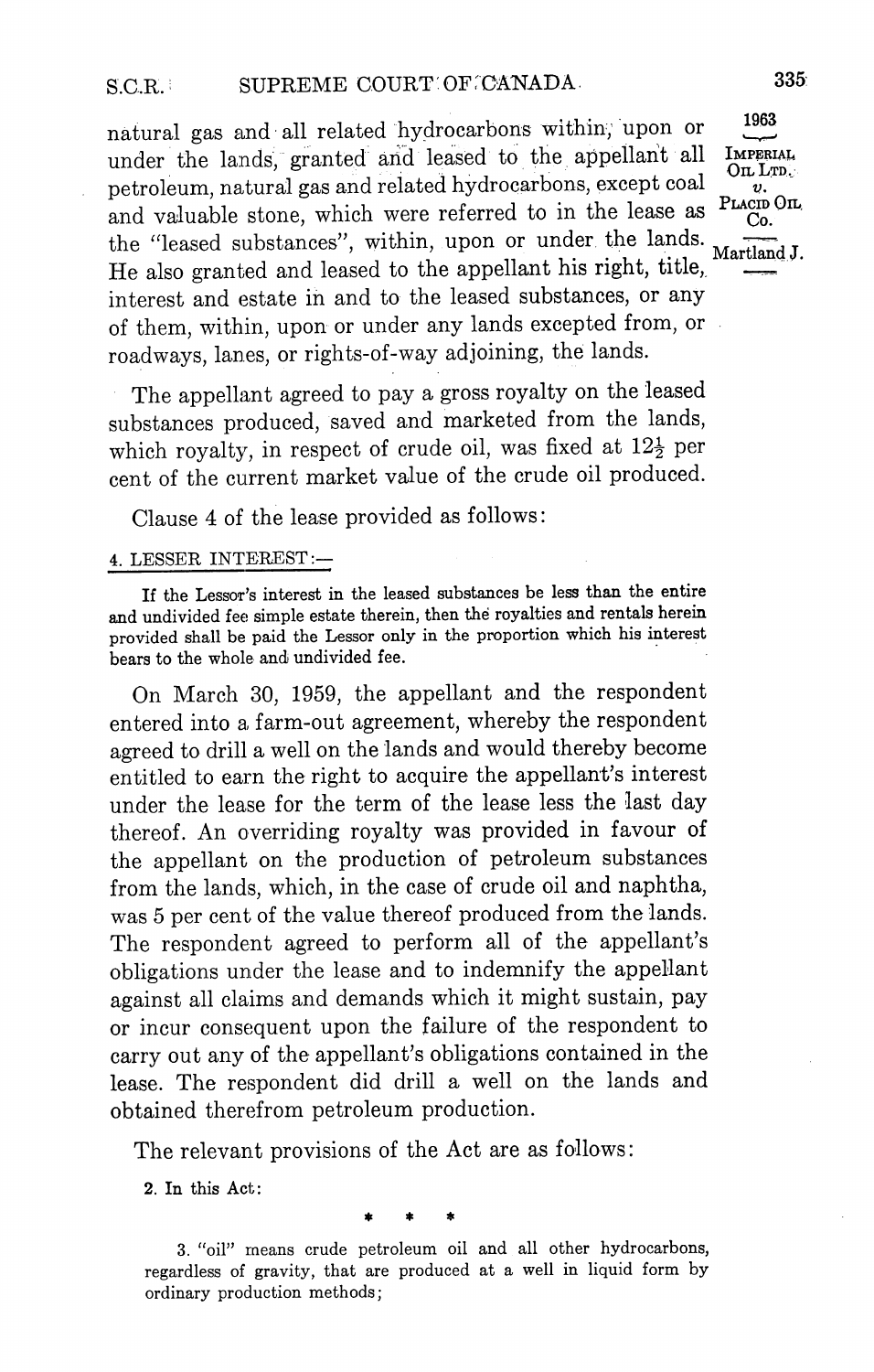**IMPERIAL** OIL LTD.  $v.$ PLACID On.  $Co.$ 

1963 4. "owner" means a person who has a right to drill into an underground reservoir and produce therefrom oil or gas or oil and gas and to appropriate the oil or gas he produces either to himself or others or to himself and others

Martland J. 3. In every producing oil reservoir one and eighty-eight one-hundredths per cent of the recoverable oil shall be deemed to be within, upon or under road allowances and shall be the property of the Crown

> $4-(1)$  Except as provided in section 5, every owner producing oil shall be liable to pay and shall on or before the last day of each month, commencing with the month of May, 1959, pay to the minister one per cent of the value, calculated on the average prevailing well-head price, of the oil produced, free and clear of any deductions, during the preceding month.

> Section 5 provided that the Minister of Mineral Resources could elect to take payment in kind instead of the money payment provided for in s. 4.

Section 6 provided as follows:

6. Subject to compliance with section 4 or 5, every owner producing oil may retain and dispose of oil declared by section 3 to be the property of the Crown to the extent of eighty-eight one-hundredths of one per cent of the oil produced, or the proceeds of the sale thereof, for his own use and benefit

It is conceded that in this case the respondent is the "owner" within the meaning of subs.  $4$  of s. 2.

The question in issue is as to whether, in the light of the provisions of the Act, the respondent, in paying the royalties to the lessor under the lease and to the appellant under the farm-out agreement, is obligated to pay in respect of all the oil produced by it from the lands, or is obligated only to pay royalty upon  $(a)$  that quantity, less 1.88 per cent thereof, or (b) that quantity, less  $1$  per cent thereof. The respondent, when paying the royalties to the lessor and to the appellant in respect of its production of oil from the lands during the months from and including May <sup>1959</sup> to February 1960 computed the same upon the total production of such oil less 1.88 per cent thereof. The appellant, apparently feeling itself obligated to do so under the terms of the lease, thereupon proceeded to pay to the lessor the difference between royalty computed on the total production during the period in question and the amount of the royalty which had been paid to the lessor by the respondent. It then proceeded to sue the respondent for the amount which it had paid to the lessor and also for the difference between the 5 per cent

 $[1963]$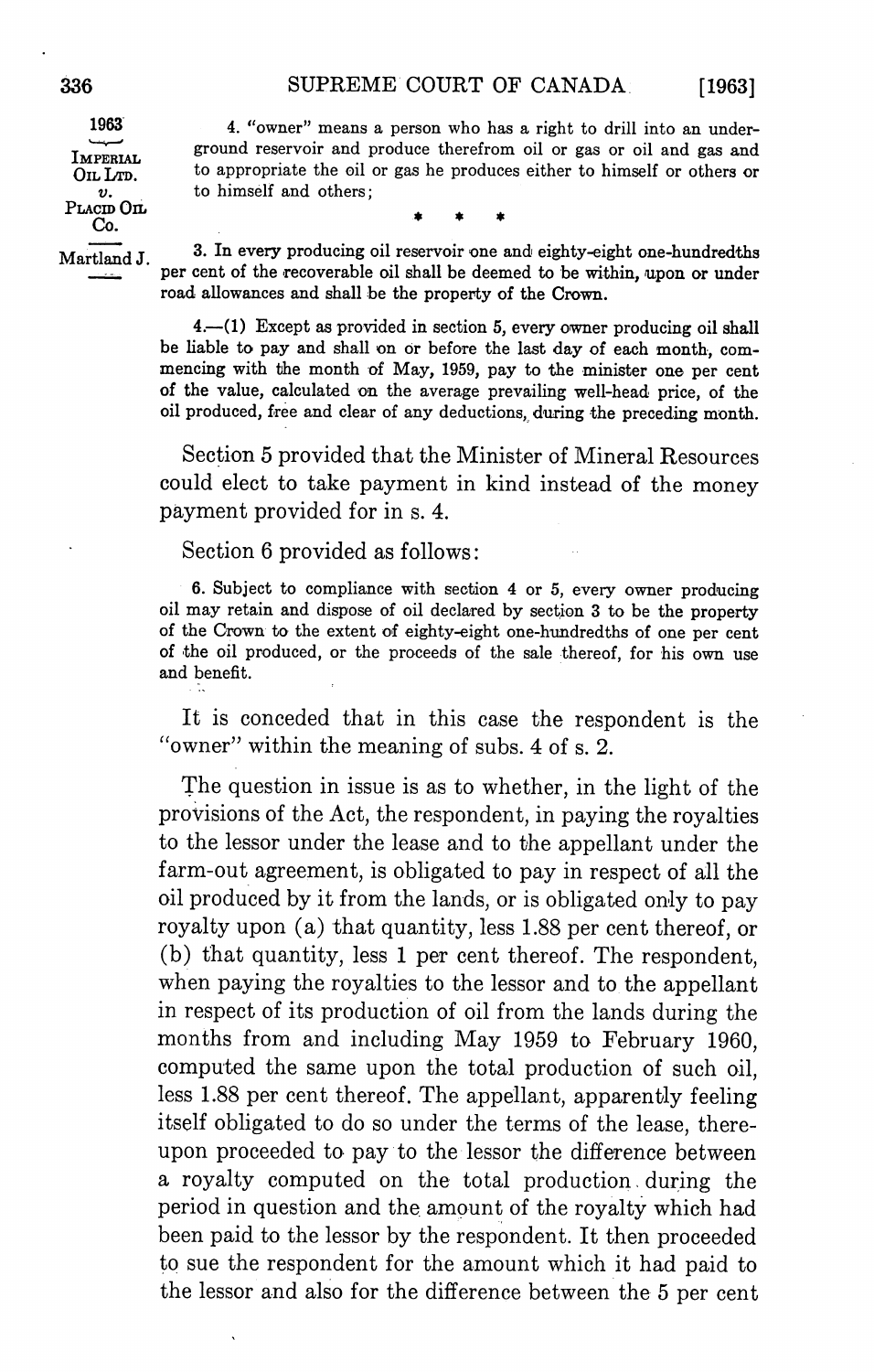overriding royalty computed on the total production and the amount of royalty which had been paid to the appellant  $\frac{M_{\text{PERIAL}}}{\text{Out }L_{\text{TD}}}$ by the respondent.  $\frac{d}{dx}$ <br>PLACID OIL

Both the Courts below decided in favour of the respond- $\frac{1}{\text{Martland J}}$ . ent and dismissed the appellant's action. The appellant has appealed to this Court, with the leave of the Court of Appeal of Saskatchewan

The appellant's contention may be summarized as follows: Section 3 of the Act does nothing more than to define, in arithmetic terms, the amount of oil, in place in a reservoir, which belongs to the Crown, as being within, upon or under road allowances. The title to such oil, in place, was already in the Crown by virtue of The Mineral Resources Act, 1931,  $(Sask.)$ , c. 16, carried forward into c. 47 of the Revised Saskatchewan Statutes 1953 which was in effect when the Act came into force. That Act provided that mines, minerals and mining rights, in, on or under all public highways and road allowances, should continue to be vested in the Crown and might be leased or otherwise disposed of under the regulations. The Act does not purport to provide that the Crown is the owner of oil when actually produced at a well. Such oil is the property of the producer. Though he is compelled, by s. 4 of the Act, to pay to the Minister of Mineral Resources 1 per cent of the value of the production, this does not alter, in any way, the contractual obligation, imposed by the lease and the farm-out agreement, to pay royalty upon all the oil produced. That is a contractual obligation which is not affected by the provisions of the Act

I am unable to accept this interpretation of the Act. Section 3 refers to a "*producing* oil reservoir"; *i.e.*, a reservoir from which oil, as defined in subs.  $3$  of s.  $2$ , is being produced; namely, crude oil and those other hydrocarbons which, regardless of gravity, are produced at a well in liquid form by ordinary production methods. In such a reservoir 1.88 per cent of the oil which is recoverable is declared to be the property of the Crown. In my opinion, the consequence of this provision is that, of the oil which is actually produced

Co.

1963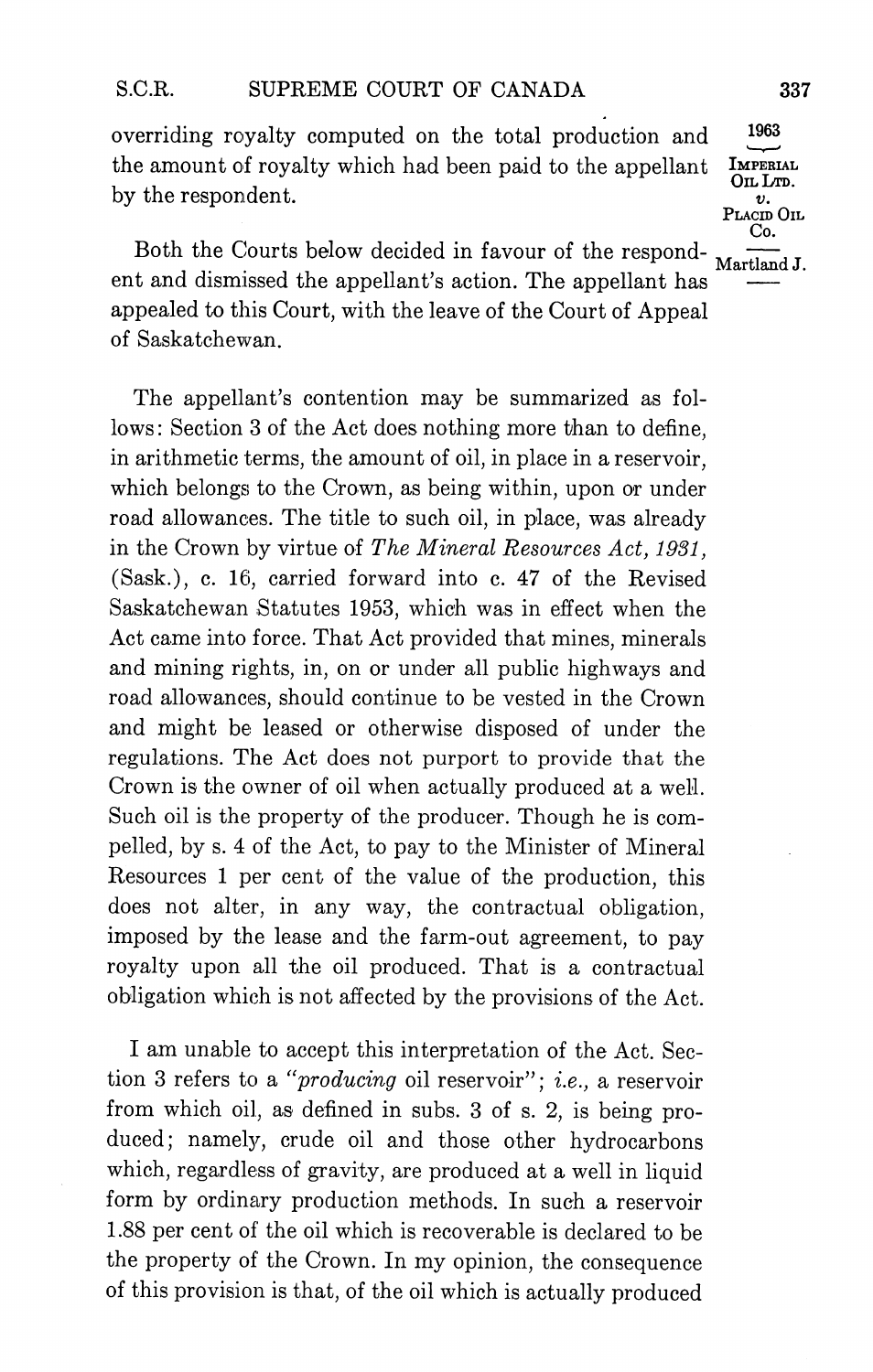$[1963]$ 

from a producing reservoir, 1.88 per cent belongs to the 1963 IMPERIAL Crown. OIL LTD.

 $v.$  Placid Oil Counsel for the appellant contends that oil is a fugitive Co. and migratory substance and that the law of capture applies Martland J. to it. He cites, from the judgment of the Privy Council in Borys v. Canadian Pacific Railway Company<sup>1</sup>, the following passage

> The substances were fugacious and were not stable within the con tainer, although they could not escape from it. If any of the three substances was withdrawn from a portion of the property which did not belong to the appellant but lay within the same container, and any oil or gas situated in his property thereby filtered from it to the surrounding lands admittedly he had no remedy. So, also, if any substance was withdrawn from his property, thereby causing any fugacious matter to enter his land, the surrounding owners had no remedy against him. The only safeguard was to be the first to get to work in which case those who made the recovery became owners of the material which they withdrew from any well which was situated on their property or from which they had authority to draw

> Lord Porter has here summarized the legal position of a landowner from within whose lands oil has migrated to the land of an adjoining landowner by reason of the operation of a well upon that land. Such, in the absence of s. 3 of the Act, would have been the legal position of the Crown in respect of oil which migrated from beneath a road allowance because of the operation of a well on adjoining land.

> Section 3, however, declares a property interest in the Crown of 1.88 per cent of all the recoverable oil within the whole of a producing reservoir. This is a property interest, not in relation to oil situated beneath the surface of specific lands, but in respect of a portion of all the oil in the whole of a reservoir. The result is that, no matter to where the oil in that reservoir migrates, the Crown's interest remains in it and, on production, the property interest still remains.

> This view of the effect of s. 3 is reinforced by the wording of s. 6. After the Act has provided for the payment to the Crown of 1 per cent of the value of all oil produced, or for the delivery of that percentage in kind in lieu of payment s. 6 then goes on to provide that the owner may retain and dispose of "oil declared by section 3 to be the property of